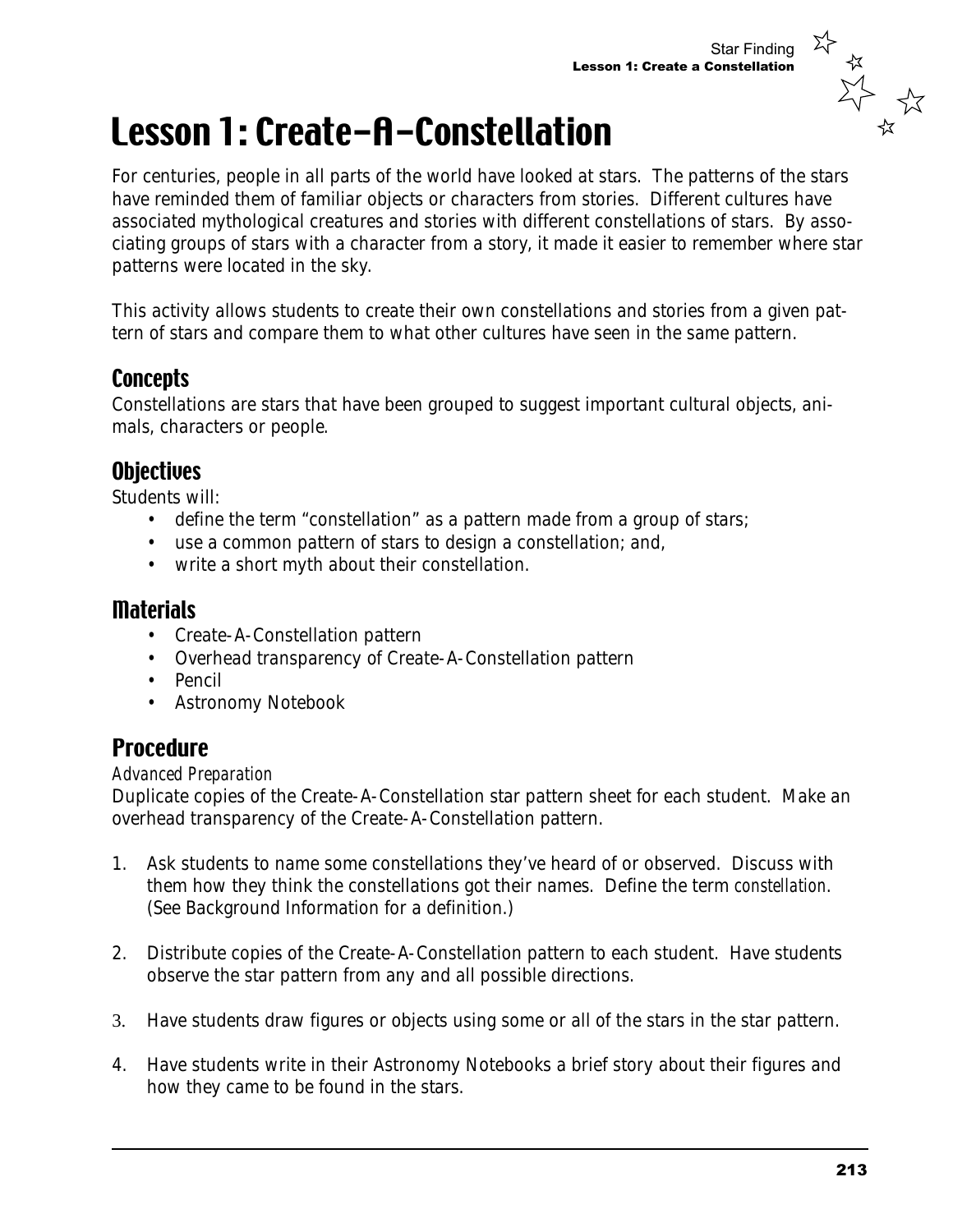- 5. Share student-created stories and drawings to emphasize how different people see different figures in the same pattern. The students' stories and drawings can be posted on the bulletin board or put together in a class book.
- 6. Relate to the students that just as different people in the class saw different figures in the star patterns, so have various cultures when looking at the stars in the night sky. The pattern of stars on the Create-A-Constellation sheet represents an actual star pattern visible in the night sky.



- 7. Using the overhead projector, show students where the Big Dipper is found in the Createa-Constellation star pattern. This pattern is actually the constellation of Ursa Major. Astronomers do not consider the Big Dipper as its own constellation because it is part of a larger grouping of stars. If possible, draw the rest of the illustration of the bear.
- 8. Read stories (found on the following pages) from different cultures based upon this same star pattern. Students may wish to illustrate these cultural stories using the Create-a-Constellation pattern sheet.

**Teacher Note:** After completing Lesson 2, have students use their Star Finders to determine the motion of Ursa Major throughout the year. They will notice that it seems to circle closely to the North Star but is always visible in the night sky in the Northern Hemisphere. How does this movement relate to some of the stories from different cultures?

9. As an extension, have students research other constellations. Try to find different cultural stories and myths for the same star group.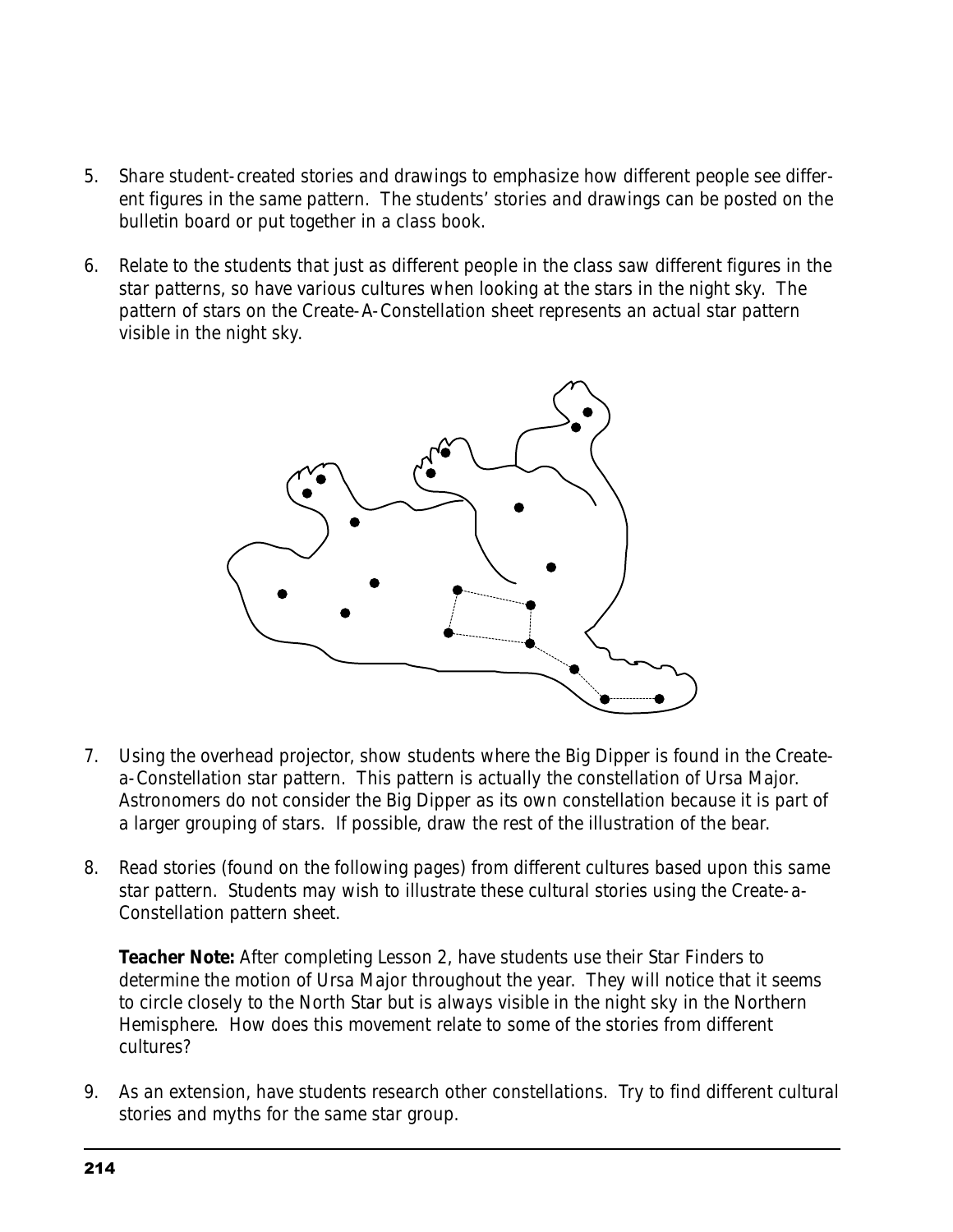

## Ursa Major Myths from Around the World

#### **Greek**

The God Zeus often changed himself into various animals to carry out his designs upon mortal women. To hide the nymph Callisto from the wrath of his wife, Hera, Zeus changed her into a bear. This saved Callisto from Hera's anger, but introduced her to other dangers now earthly hunters could take her for a common bear and attempt to kill her. One such hunter was named Actas, who saw the bear Callisto, drew his bow and prepared to shoot her. Now this was an awful situation, made horrifying by the fact that Actas was the son of Callisto. To prevent matricide, Zeus took both mother and son and placed them together in the sky as the Big and Little Bear. According to Ovid, Zeus swung the creatures by their tails to do this, and that accounts for the fact that both Big and Little Bears happen to have abnormally long tails.

According to another Greek myth, the sky is made up of soft, pliable glass. Nailed to this glass is a bearskin, held in place by seven nails. The seven points make up the Big Dipper.

In another tale, Zeus got mad at a poor earthly bear, picked it up by its tail, twirled it over his head and tossed it into the sky.

To Homer, this constellation was both a bear and a "wain" (a wagon). He placed the bear upon the shield of Achilles, described in detail in one of the books of the Iliad.

#### **Iroquois**

Once upon a time in a strange and distant land (New York State), some Indians were chasing a bear through the forest. The Indians ran into three giants who, angered by the chase, attacked and killed all but three of the Indians. Suddenly, the three surviving Indians and the bear were transported into the sky, where the chase continues to this day. The four stars in the cup of the dipper form the bear, and the three stars in the handle represent the three Indians. The one closest to the bear carries a bow to shoot the bear with, the next one carries a pot to boil the bear in, and the last Indian carries wood to light the fire. The Indian who carries the pot is the star Mizar, and his pot is Mizar's faint companion star, Alcor.

#### **Zuni Indians**

For most of the year, the great bear guards the western lands from the frozen gods of the north. In the winter, however, the bear goes into hibernation, leaving the land to be ravaged by the frozen breath of the ice gods. The bear wakes in spring—his growling is to be heard in the spring thunder—and drives the frozen gods back to the north, where they belong.

#### **Housatonic Indians**

The big bear hibernates every winter in the cave known to the Greeks as the Corona Borealis. Three Indian warriors find the bear asleep and attack it. The bear wakes up in agony and takes off in a mad dash across the sky, with the three Indians in hot pursuit. It is the tableau of this chase that we see when we gaze into the sky—the four stars on the cup form the bear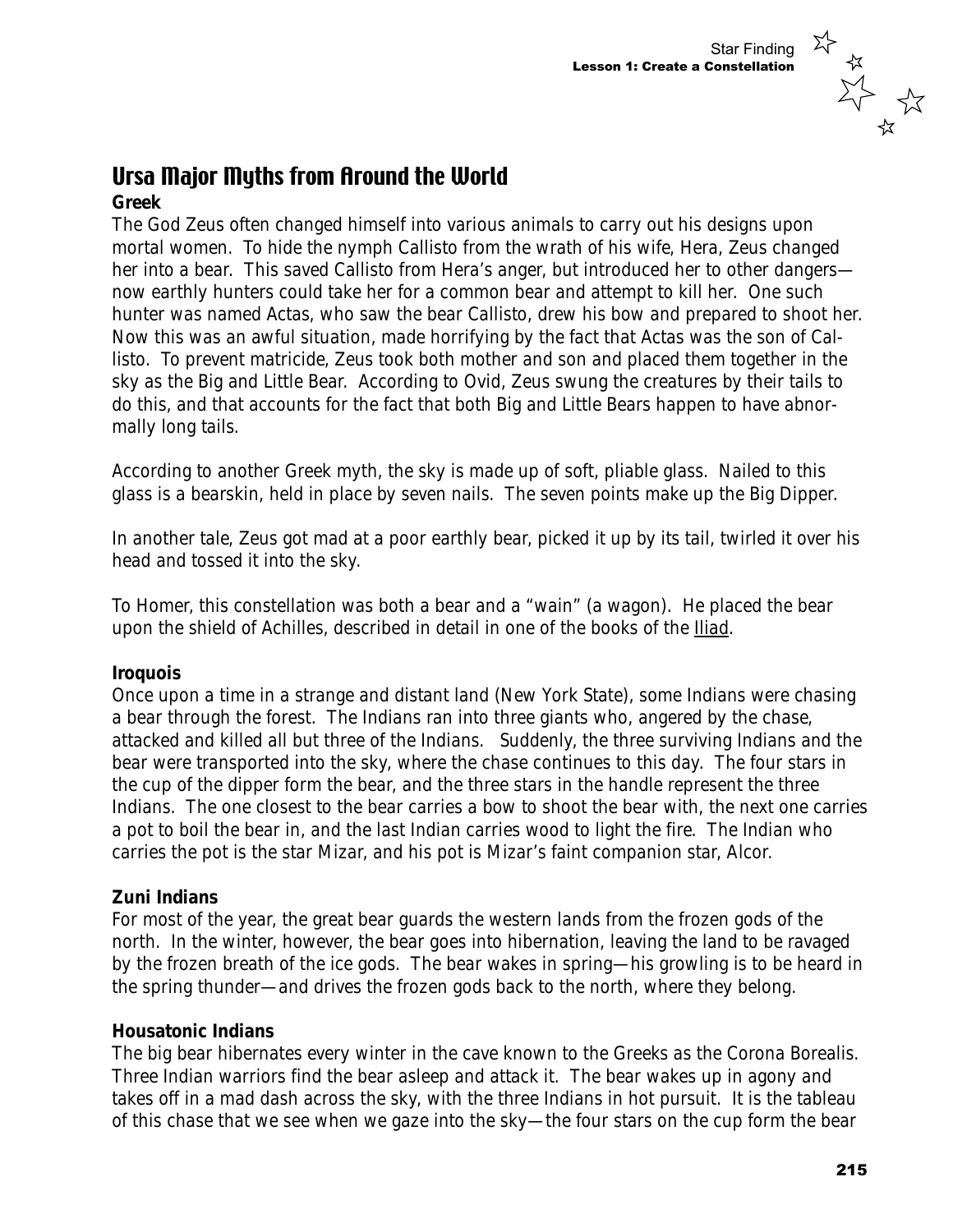and the tail stars are the three Indian warriors. The chase lasts for quite some time; finally, around October, the Indians catch up with their quarry. The lead Indian takes his spear and stabs the bear. Although the creature doesn't die, it bleeds profusely and the blood falls out of the sky and onto the leaves of the trees. And that's why leaves turn bright red in the fall.

#### **Basque**

Once upon a time in the land of the Basques, two thieves robbed a man of two oxen. Enraged, the man sent his servant, his housekeeper and his dog out to chase the thieves and recover the oxen. After a long wait, the man lost his patience and chased after the thieves himself. As punishment for his impatience, the man was taken up into the sky along with all the other elements of the story. The first two stars in the cup of the dipper are the two oxen, the other two stars are the two thieves; in the handle of the dipper are the servant, the housekeeper and the master, who is the final star. The dog is the faint star Alcor.

#### **Chinese**

Chinese astronomers called this constellation the "Jade Balance of Fate." Chinese peasants called it the "Grain Measure."

#### **Arabian**

The Arabians saw a coffin and mourners in this constellation. The four stars of the cup form the coffin; the mourners, sons of the deceased, are the three stars in the handle. The three stars here are following the North Star, seeking vengeance, for it is that star that killed their father.

#### **German**

To the Germans, who had much first-hand experience with bears, this constellation was not a bear. It was a "Grosse Wagen" (big wagon.)

#### **English**

King Arthur was said to live in the portion of the sky marked by the Big Bear. This conception became transferred in later times to "King Arthur's Chariot" slowly circling the pole. The Irish refer to this group of stars as "King David's Chariot."